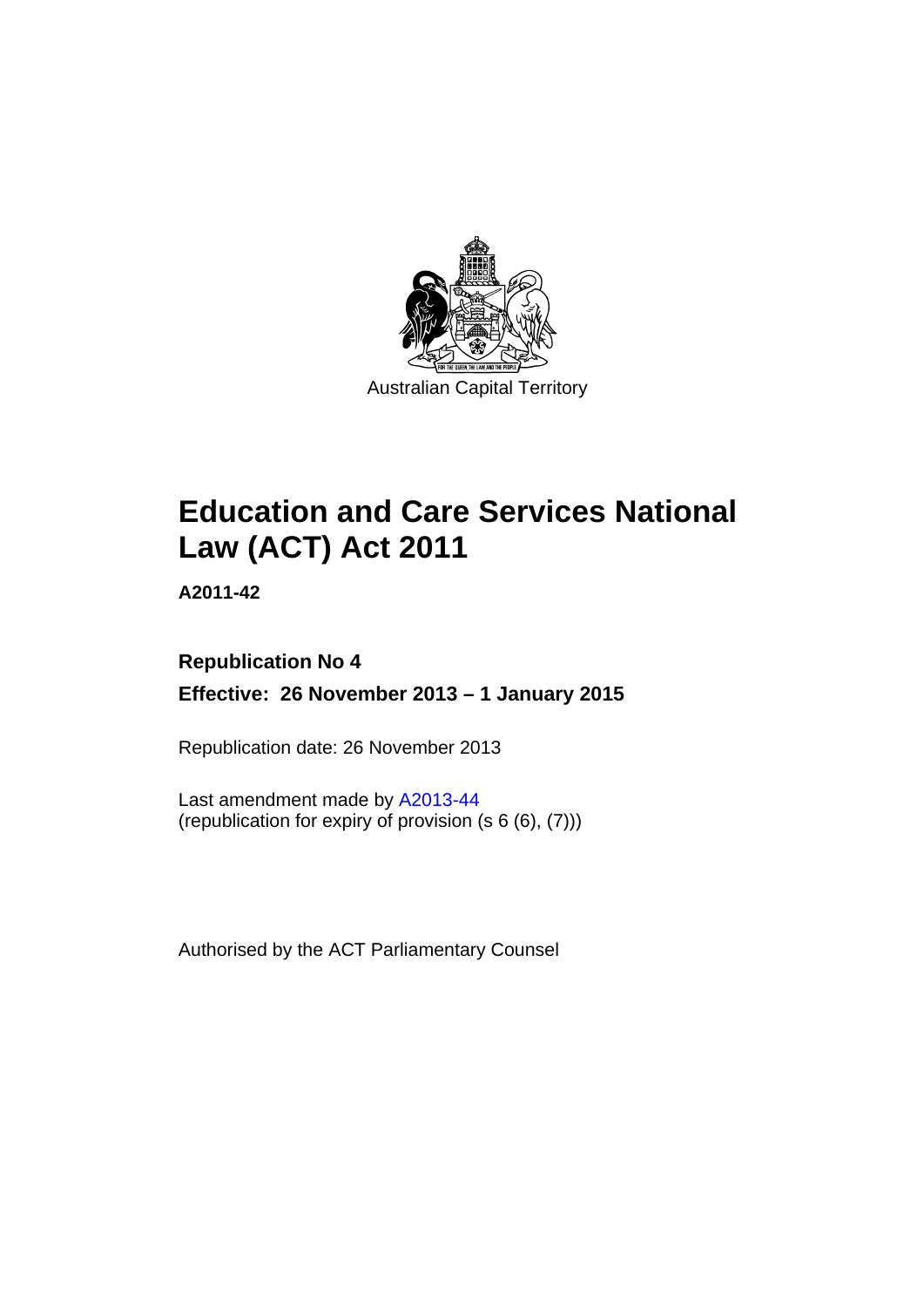#### **About this republication**

#### **The republished law**

This is a republication of the *Education and Care Services National Law (ACT) Act 2011* (including any amendment made under the *[Legislation Act 2001](http://www.legislation.act.gov.au/a/2001-14)*, part 11.3 (Editorial changes)) as in force on 26 November 2013*.* It also includes any commencement, amendment, repeal or expiry affecting this republished law to 26 November 2013.

The legislation history and amendment history of the republished law are set out in endnotes 3 and 4.

#### **Kinds of republications**

The Parliamentary Counsel's Office prepares 2 kinds of republications of ACT laws (see the ACT legislation register at [www.legislation.act.gov.au](http://www.legislation.act.gov.au/)):

- authorised republications to which the *[Legislation Act 2001](http://www.legislation.act.gov.au/a/2001-14)* applies
- unauthorised republications.

The status of this republication appears on the bottom of each page.

#### **Editorial changes**

The *[Legislation Act 2001](http://www.legislation.act.gov.au/a/2001-14)*, part 11.3 authorises the Parliamentary Counsel to make editorial amendments and other changes of a formal nature when preparing a law for republication. Editorial changes do not change the effect of the law, but have effect as if they had been made by an Act commencing on the republication date (see *[Legislation Act 2001](http://www.legislation.act.gov.au/a/2001-14)*, s 115 and s 117). The changes are made if the Parliamentary Counsel considers they are desirable to bring the law into line, or more closely into line, with current legislative drafting practice.

This republication does not include amendments made under part 11.3 (see endnote 1).

#### **Uncommenced provisions and amendments**

If a provision of the republished law has not commenced, the symbol  $\mathbf{U}$  appears immediately before the provision heading. Any uncommenced amendments that affect this republished law are accessible on the ACT legislation register [\(www.legislation.act.gov.au\)](http://www.legislation.act.gov.au/). For more information, see the home page for this law on the register.

#### **Modifications**

If a provision of the republished law is affected by a current modification, the symbol  $\mathbf{M}$ appears immediately before the provision heading. The text of the modifying provision appears in the endnotes. For the legal status of modifications, see the *[Legislation Act 2001](http://www.legislation.act.gov.au/a/2001-14)*, section 95.

#### **Penalties**

At the republication date, the value of a penalty unit for an offence against this law is \$140 for an individual and \$700 for a corporation (see *[Legislation Act 2001](http://www.legislation.act.gov.au/a/2001-14)*, s 133).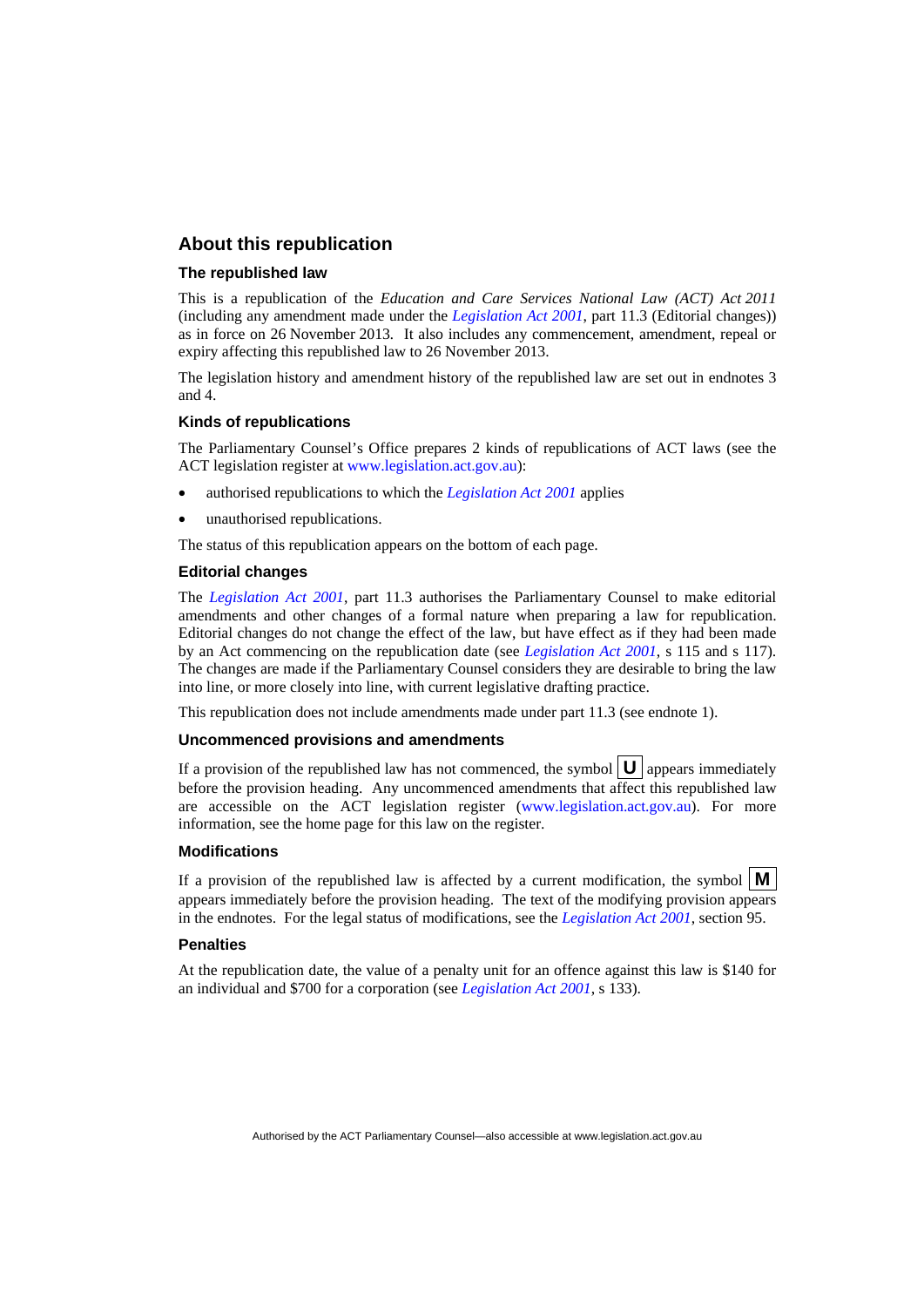

# **Education and Care Services National Law (ACT) Act 2011**

# **Contents**

| Part 1 | <b>Preliminary</b>                                                                            |   |
|--------|-----------------------------------------------------------------------------------------------|---|
| 1      | Name of Act                                                                                   | 2 |
| 3      | Dictionary                                                                                    | 2 |
| 4      | Terms used in Education and Care Services National Law (ACT)                                  | 2 |
| 5      | <b>Notes</b>                                                                                  | 2 |
| Part 2 | <b>Adoption of National Law</b>                                                               |   |
| 6      | Adoption of Education and Care Services National Law                                          | 3 |
| 7      | Exclusion of territory laws                                                                   | 4 |
| 8      | Meaning of generic terms in Education and Care Services National<br>Law for this jurisdiction | 4 |
| 9      | Relevant tribunal or court                                                                    | 5 |

Page

| - R4     | Education and Care Services National Law (ACT) | contents 1 |
|----------|------------------------------------------------|------------|
| 26/11/13 | Act 2011                                       |            |
|          | Effective: 26/11/13-01/01/15                   |            |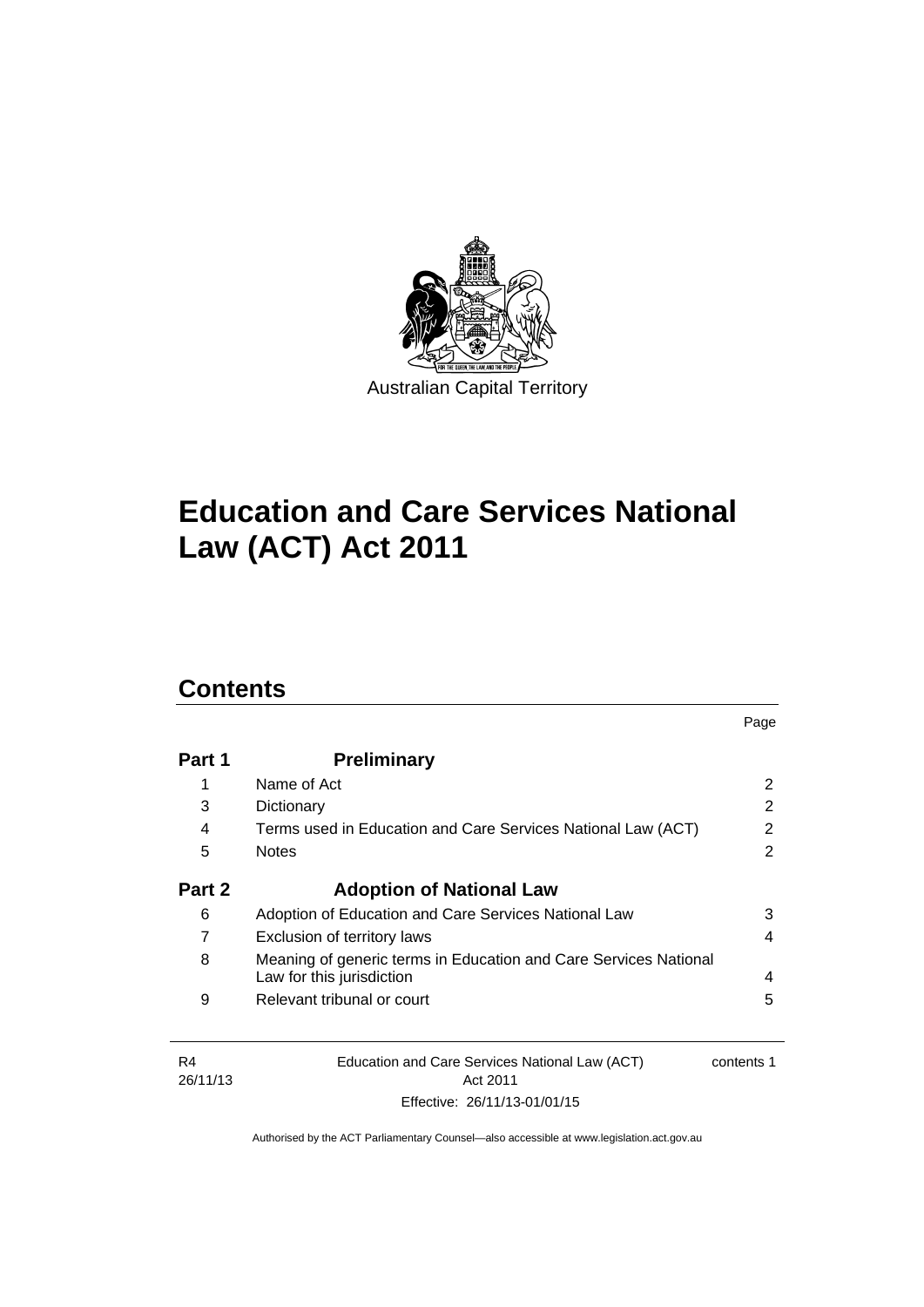#### **Contents**

|                   |                                        | Page           |
|-------------------|----------------------------------------|----------------|
| 10                | <b>Regulatory Authority</b>            | 5              |
| 11                | Children's services law                | 5              |
| 12                | <b>Education law</b>                   | 6              |
| 13                | Former education and care services law | 6              |
| 14                | Infringements law                      | 6              |
| 15                | Public sector law                      | 6              |
| 16                | Working with children law              | 6              |
| 17                | Working with vulnerable people law     | $\overline{7}$ |
| 18                | Penalty at end of provision            | $\overline{7}$ |
| Part 3            | <b>Miscellaneous</b>                   |                |
| 19                | Regulation-making power                | 8              |
| Part 4            | <b>Transitional</b>                    |                |
| 20                | Definitions-pt 4                       | 9              |
| 21                | <b>Transitional definitions</b>        | 9              |
| 23                | Expiry-pt 4                            | 11             |
| <b>Dictionary</b> |                                        | 12             |
|                   |                                        |                |
| <b>Endnotes</b>   |                                        |                |
| 1                 | About the endnotes                     | 13             |
| 2                 | Abbreviation key                       | 13             |
| 3                 | Legislation history                    | 14             |
| 4                 | Amendment history                      | 14             |
| 5                 | Earlier republications                 | 15             |

contents 2 Education and Care Services National Law (ACT) Act 2011 Effective: 26/11/13-01/01/15

R4 26/11/13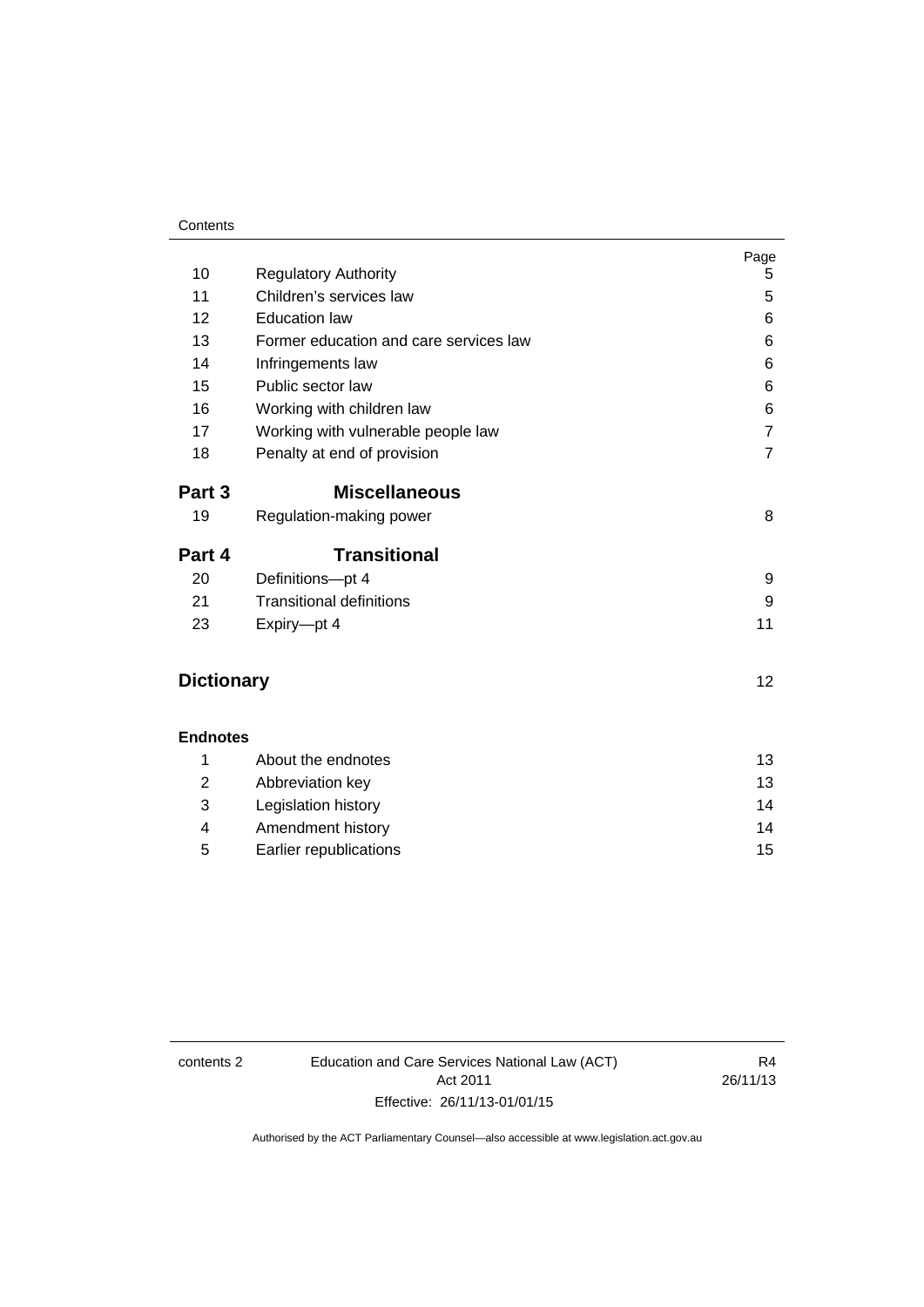

# **Education and Care Services National Law (ACT) Act 2011**

An Act to apply a national law relating to the regulation of education and care services for children

R4 26/11/13

l

Education and Care Services National Law (ACT) Act 2011 Effective: 26/11/13-01/01/15

page 1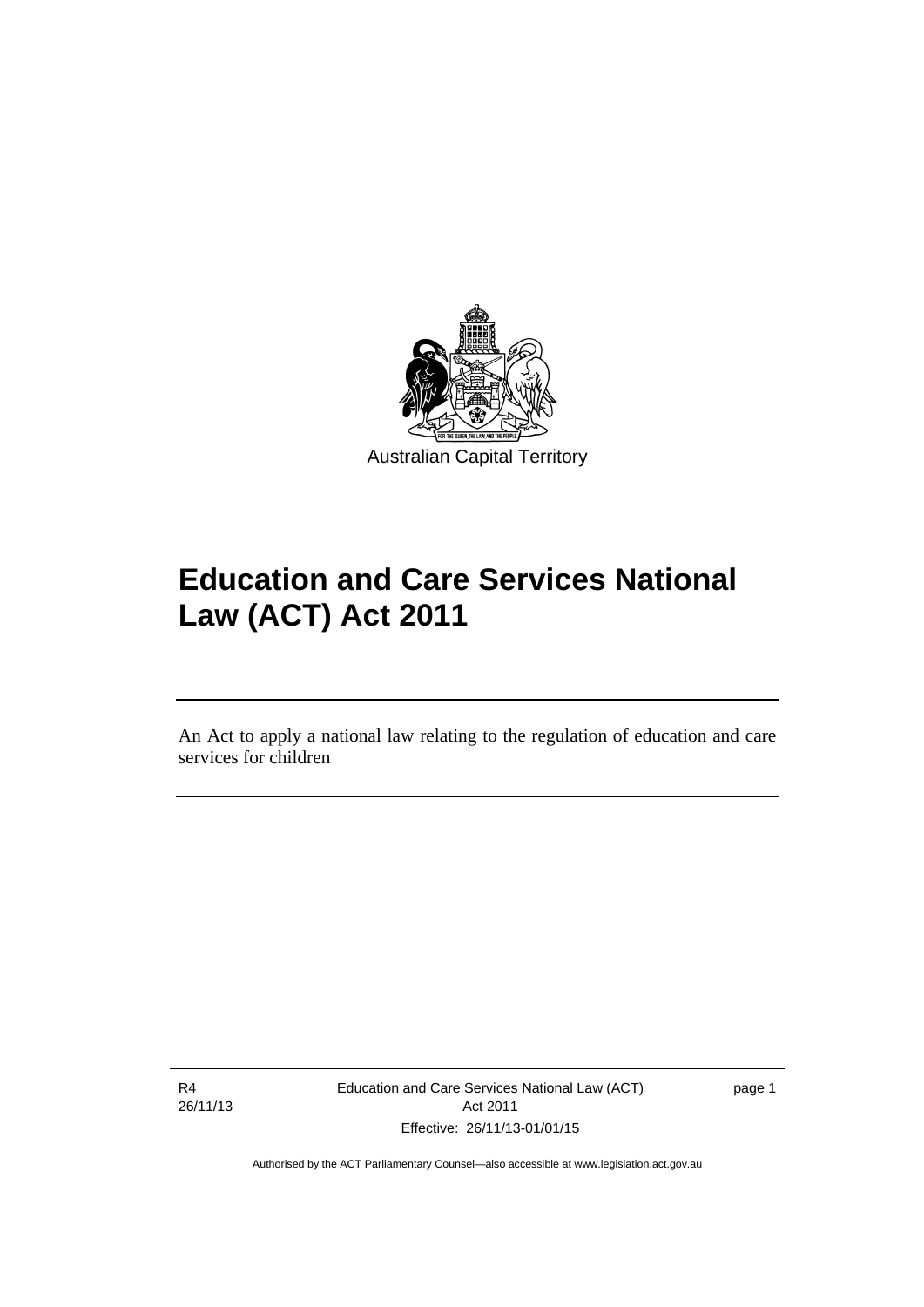#### Part 1 **Preliminary**

Section 1

# <span id="page-5-0"></span>**Part 1** Preliminary

#### <span id="page-5-1"></span>**1 Name of Act**

This Act is the *Education and Care Services National Law (ACT) Act 2011*.

#### <span id="page-5-2"></span>**3 Dictionary**

The dictionary at the end of this Act is part of this Act.

- *Note 1* The dictionary at the end of this Act defines certain terms used in this Act.
- *Note* 2 A definition in the dictionary applies to the entire Act unless the definition, or another provision of the Act, provides otherwise or the contrary intention otherwise appears (see [Legislation Act](http://www.legislation.act.gov.au/a/2001-14), s 155 and s 156 (1)).

### <span id="page-5-3"></span>**4 Terms used in Education and Care Services National Law (ACT)**

Terms used in this Act and also in the Education and Care Services National Law set out in the schedule to the Victorian Act have the same meaning in this Act as they have in that Law.

#### <span id="page-5-4"></span>**5 Notes**

A note included in this Act is explanatory and is not part of this Act.

*Note* See the [Legislation Act,](http://www.legislation.act.gov.au/a/2001-14) s 127 (1), (4) and (5) for the legal status of notes.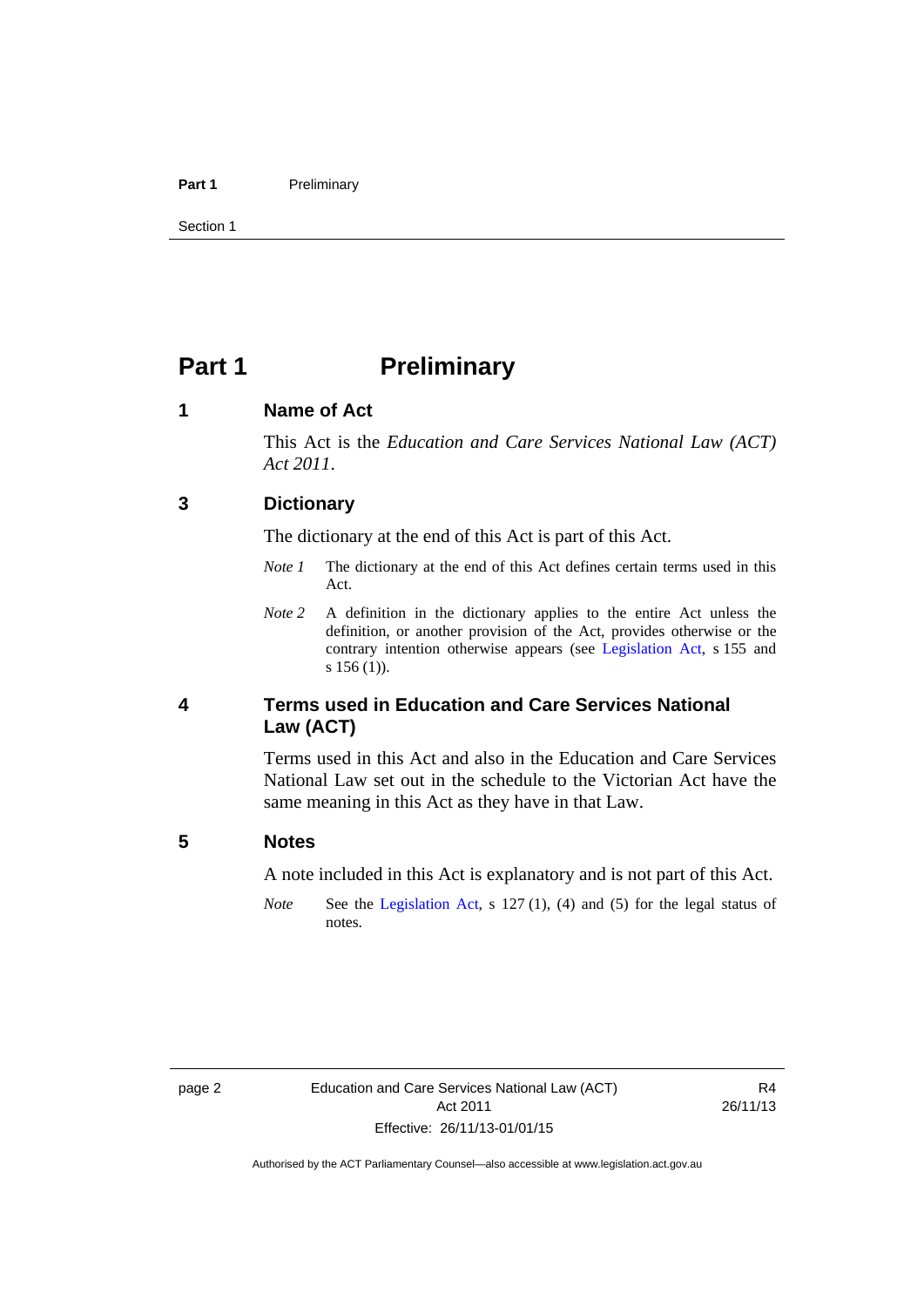# <span id="page-6-0"></span>**Part 2 Adoption of National Law**

### <span id="page-6-1"></span>**6 Adoption of Education and Care Services National Law**

- (1) Subject to this section, the Education and Care Services National Law, as in force from time to time, set out in the schedule to the Victorian Act—
	- (a) applies as a territory law; and
	- (b) as so applying may be referred to as the *[Education and Care](http://www.legislation.act.gov.au/a/db_44782/default.asp)  [Services National Law \(ACT\)](http://www.legislation.act.gov.au/a/db_44782/default.asp)*; and
	- (c) so applies as if it were part of this Act.
- (2) A law that amends the Education and Care Services National Law set out in the schedule to the Victorian Act and is passed by the Victorian Parliament after this Act's notification day must be presented to the Legislative Assembly not later than 6 sitting days after the day it is passed.
- (3) The amending law may be disallowed by the Legislative Assembly in the same way, and within the same period, that a disallowable instrument may be disallowed.

*Note* See the [Legislation Act,](http://www.legislation.act.gov.au/a/2001-14) s 65 (Disallowance by resolution of Assembly).

- (4) If the amending law is not presented to the Legislative Assembly in accordance with subsection (2), or is disallowed under subsection (3), the Education and Care Services National Law applying under subsection (1) is taken—
	- (a) not to include the amendments made by the amending law; and
	- (b) to include any provision repealed or amended by the amending law as if the amending law had not been made.
- (5) Section 303 (4) (Parliamentary scrutiny of national regulations) of the Education and Care Services National Law set out in the schedule to the Victorian Act does not apply as a territory law.

R4 26/11/13 page 3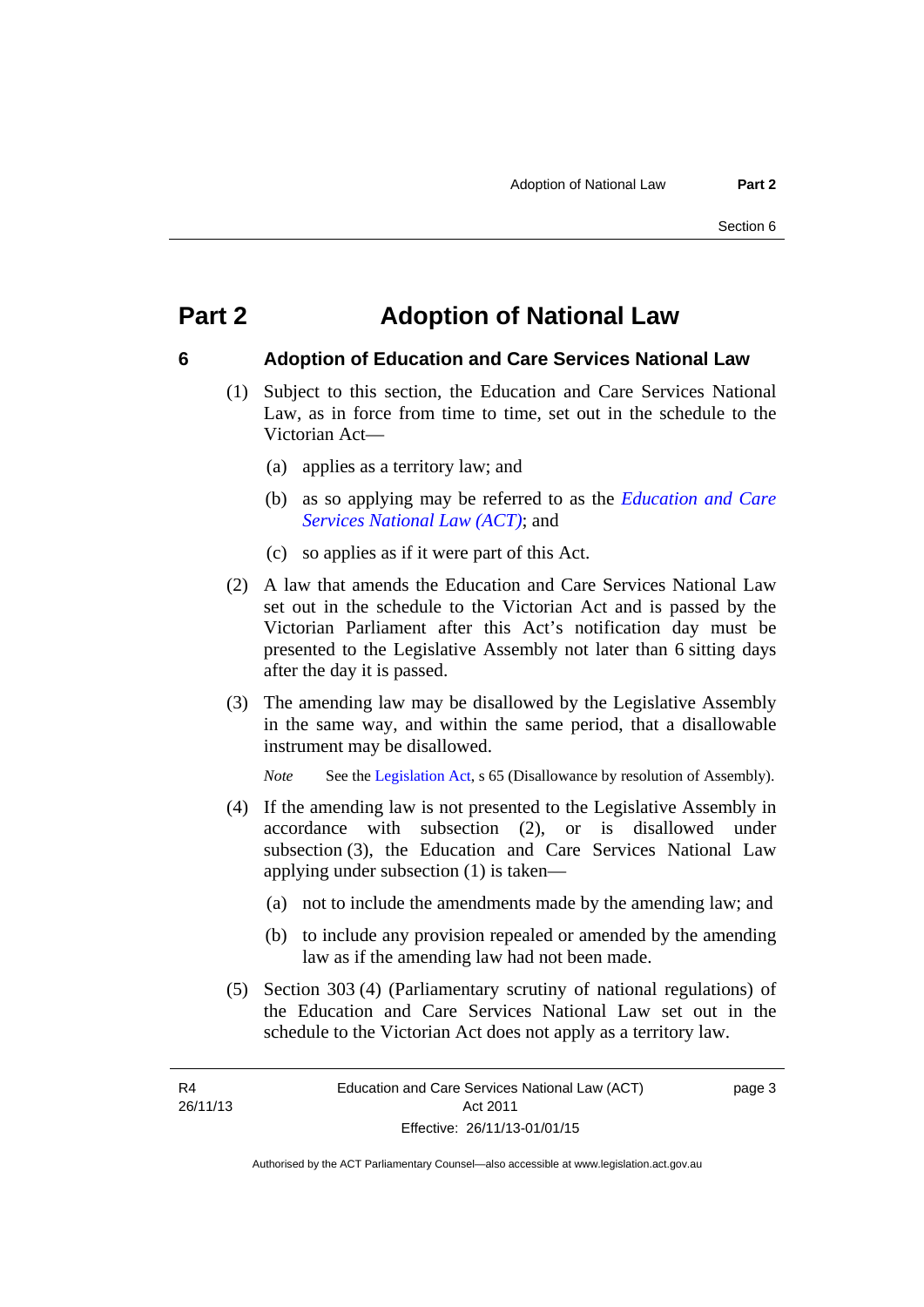#### <span id="page-7-0"></span>**7 Exclusion of territory laws**

- (1) The following territory laws do not apply to the *[Education and Care](http://www.legislation.act.gov.au/a/db_44782/default.asp)  [Services National Law \(ACT\)](http://www.legislation.act.gov.au/a/db_44782/default.asp)* or to the instruments made under that Law:
	- (a) the *[Criminal Code 2002](http://www.legislation.act.gov.au/a/2002-51)*;
	- (b) the *[Freedom of Information Act 1989](http://www.legislation.act.gov.au/a/alt_a1989-46co)*;
	- (c) the *[Legislation Act 2001](http://www.legislation.act.gov.au/a/2001-14)*.
- (2) The following territory laws do not apply to the *[Education and Care](http://www.legislation.act.gov.au/a/db_44782/default.asp)  [Services National Law \(ACT\)](http://www.legislation.act.gov.au/a/db_44782/default.asp)* or to the instruments made under that Law, except to the extent that that Law and those instruments apply to the Regulatory Authority and the employees, decisions, actions and records of the Regulatory Authority:
	- (a) the *[Annual Reports \(Government Agencies\) Act 2004](http://www.legislation.act.gov.au/a/2004-8)*;
	- (b) the *[Auditor-General Act 1996](http://www.legislation.act.gov.au/a/1996-23)*;
	- (c) the *[Financial Management Act 1996](http://www.legislation.act.gov.au/a/1996-22)*;
	- (d) the *[Ombudsman Act 1989](http://www.legislation.act.gov.au/a/alt_a1989-45co)*;
	- (e) the *[Public Sector Management Act 1994](http://www.legislation.act.gov.au/a/1994-37)*;
	- (f) the *[Territory Records Act 2002](http://www.legislation.act.gov.au/a/2002-18)*.

#### <span id="page-7-1"></span>**8 Meaning of generic terms in Education and Care Services National Law for this jurisdiction**

In the *[Education and Care Services National Law \(ACT\)](http://www.legislation.act.gov.au/a/db_44782/default.asp)*:

*child protection law* means the *[Children and Young People](http://www.legislation.act.gov.au/a/2008-19)  [Act 2008](http://www.legislation.act.gov.au/a/2008-19)*.

*Note* A reference to a law includes a reference to the statutory instruments made or in force under the law (see [Legislation Act,](http://www.legislation.act.gov.au/a/2001-14) s 104).

#### *de facto relationship* means a domestic partnership.

page 4 Education and Care Services National Law (ACT) Act 2011 Effective: 26/11/13-01/01/15

R4 26/11/13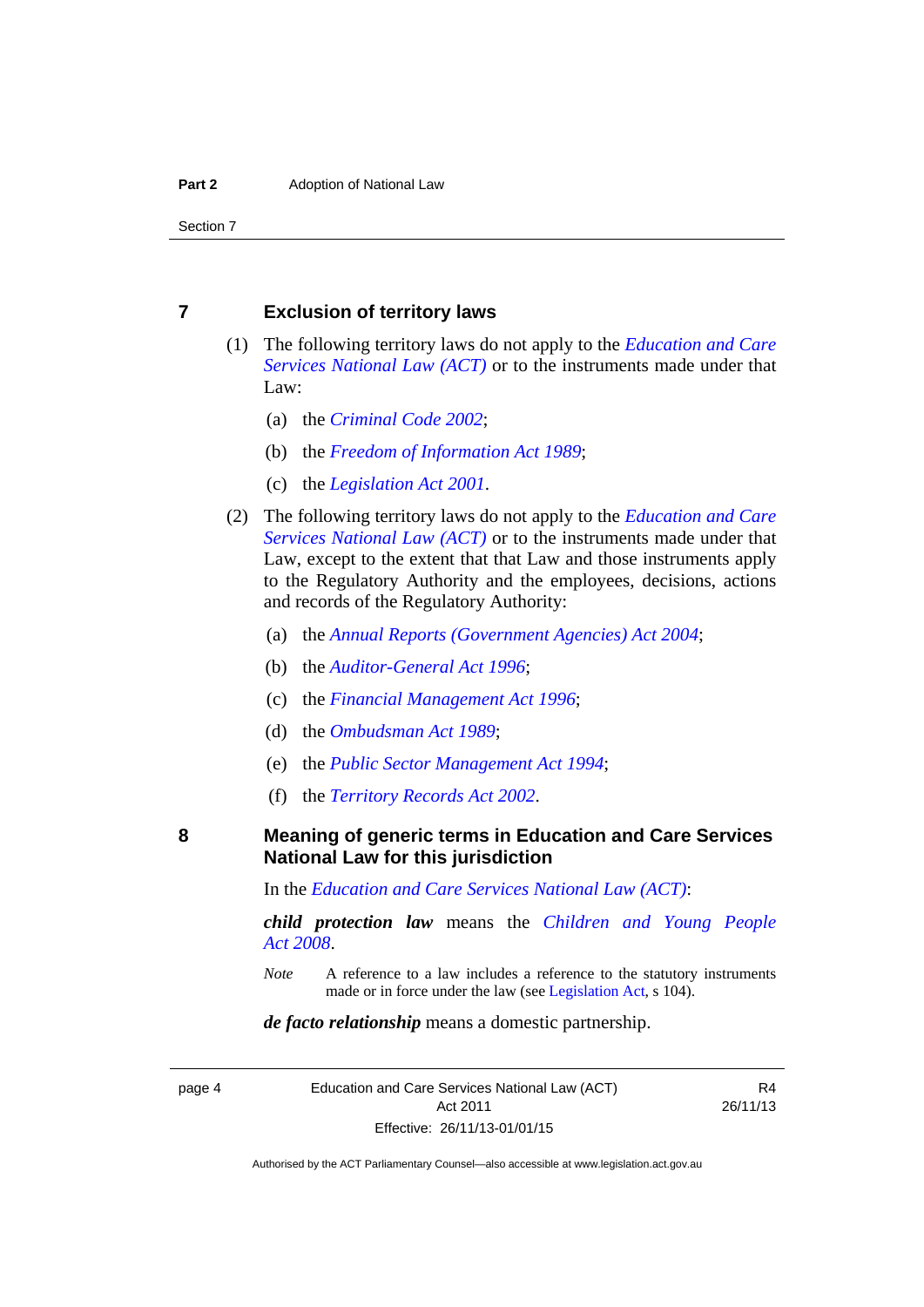*magistrate* means a Magistrate under the *[Magistrates Court](http://www.legislation.act.gov.au/a/1930-21)  [Act 1930](http://www.legislation.act.gov.au/a/1930-21)*.

*public authority* means a body established for a public purpose under an Act.

*registered teacher* means a registered teacher under the *[ACT](http://www.legislation.act.gov.au/a/2010-55)  [Teacher Quality Institute Act 2010.](http://www.legislation.act.gov.au/a/2010-55)*

*superior court* means the Supreme Court.

*this jurisdiction* means the Australian Capital Territory.

#### <span id="page-8-0"></span>**9 Relevant tribunal or court**

For the definition of *relevant tribunal or court* in the *[Education and](http://www.legislation.act.gov.au/a/db_44782/default.asp)  [Care Services National Law \(ACT\)](http://www.legislation.act.gov.au/a/db_44782/default.asp)*, section 5—

- (a) the Magistrates Court is the relevant court or tribunal for that Law, section 181; and
- (b) the ACAT is declared to be the relevant court or tribunal for that Law, part 8.

#### <span id="page-8-1"></span>**10 Regulatory Authority**

For the definition of *Regulatory Authority* in the *[Education and](http://www.legislation.act.gov.au/a/db_44782/default.asp)  [Care Services National Law \(ACT\)](http://www.legislation.act.gov.au/a/db_44782/default.asp)*, section 5, the chief executive is the Regulatory Authority.

#### <span id="page-8-2"></span>**11 Children's services law**

For the definition of *children's services law* in the *[Education and](http://www.legislation.act.gov.au/a/db_44782/default.asp)  [Care Services National Law \(ACT\)](http://www.legislation.act.gov.au/a/db_44782/default.asp)* the *[Children and Young People](http://www.legislation.act.gov.au/a/2008-19)  [Act 2008](http://www.legislation.act.gov.au/a/2008-19)*, chapter 20 is a children's services law.

page 5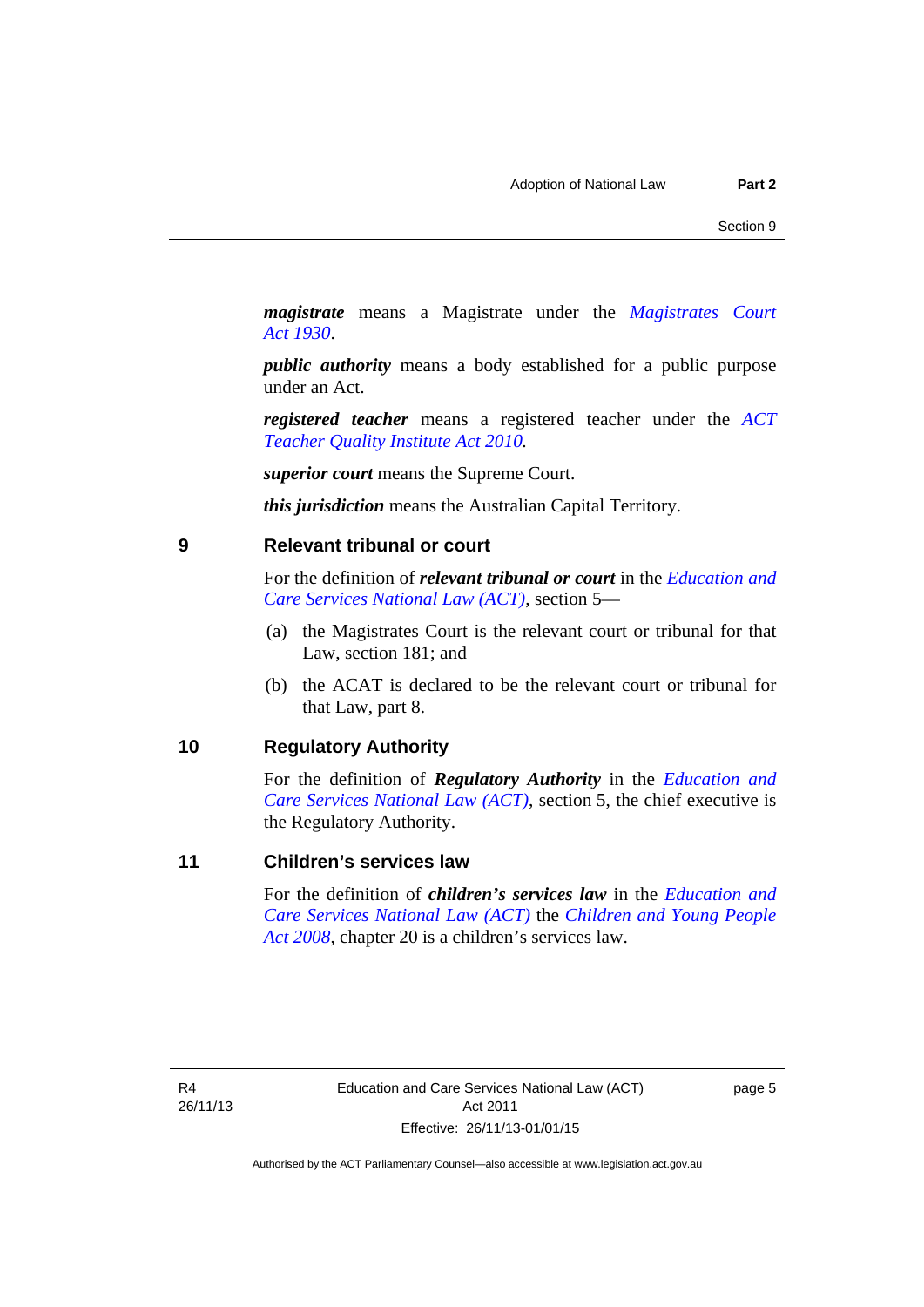#### <span id="page-9-0"></span>**12 Education law**

For the definition of *education law* in the *[Education and Care](http://www.legislation.act.gov.au/a/db_44782/default.asp)  [Services National Law \(ACT\)](http://www.legislation.act.gov.au/a/db_44782/default.asp)*, section 5, the *[Education Act 2004](http://www.legislation.act.gov.au/a/2004-17)* is an education law.

#### <span id="page-9-1"></span>**13 Former education and care services law**

For the definition of *former education and care services law* in the *[Education and Care Services National Law \(ACT\)](http://www.legislation.act.gov.au/a/db_44782/default.asp)*, section 5—

- (a) the *[Children and Young People Act 2008](http://www.legislation.act.gov.au/a/2008-19)*, chapter 20, is a former education and care services law; and
- (b) the *[Education Act 2004](http://www.legislation.act.gov.au/a/2004-17)* is a former education and care services law.

#### <span id="page-9-2"></span>**14 Infringements law**

For the definition of *infringements law* in the *[Education and Care](http://www.legislation.act.gov.au/a/db_44782/default.asp)  [Services National Law \(ACT\)](http://www.legislation.act.gov.au/a/db_44782/default.asp)*, section 5, the *[Magistrates Court](http://www.legislation.act.gov.au/a/1930-21)  [Act 1930](http://www.legislation.act.gov.au/a/1930-21)*, part 3.8 is an infringements law.

#### <span id="page-9-3"></span>**15 Public sector law**

For the definition of *public sector law* in the *[Education and Care](http://www.legislation.act.gov.au/a/db_44782/default.asp)  [Services National Law \(ACT\)](http://www.legislation.act.gov.au/a/db_44782/default.asp)*, section 5, the *[Public Sector](http://www.legislation.act.gov.au/a/1994-37)  [Management Act 1994](http://www.legislation.act.gov.au/a/1994-37)* is a public sector law.

#### <span id="page-9-4"></span>**16 Working with children law**

For the definition of *working with children law* in the *[Education](http://www.legislation.act.gov.au/a/db_44782/default.asp)  [and Care Services National Law \(ACT\)](http://www.legislation.act.gov.au/a/db_44782/default.asp)*, in section 5, the *[Working](http://www.legislation.act.gov.au/a/2011-44)  [with Vulnerable People \(Background Checking\) Act 2011](http://www.legislation.act.gov.au/a/2011-44)* is a working with children law.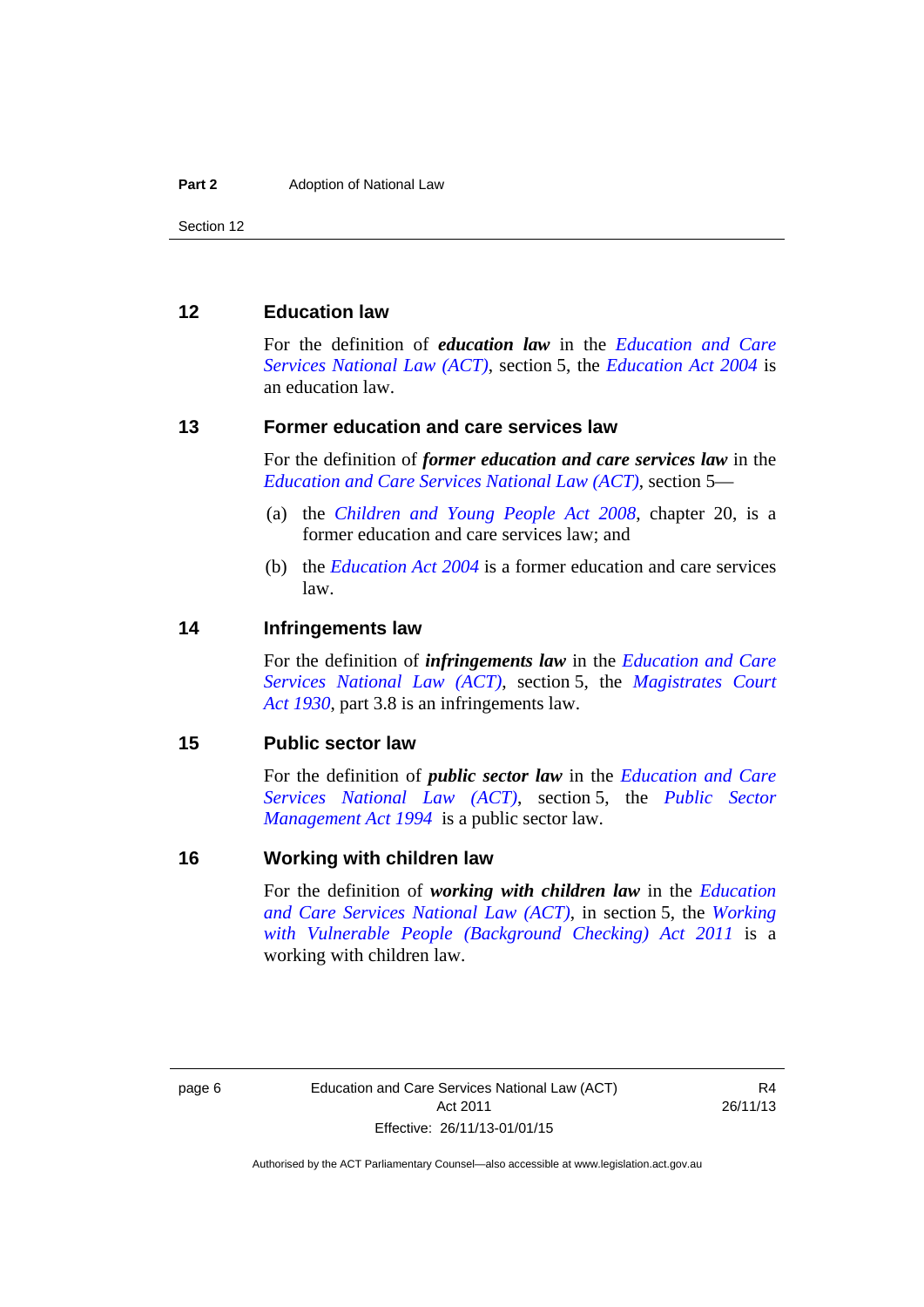#### <span id="page-10-0"></span>**17 Working with vulnerable people law**

For the definition of *working with vulnerable people law* in the *[Education and Care Services National Law \(ACT\)](http://www.legislation.act.gov.au/a/db_44782/default.asp)*, section 5, the *[Working with Vulnerable People \(Background Checking\) Act 2011](http://www.legislation.act.gov.au/a/2011-44)* is a working with vulnerable people law.

#### <span id="page-10-1"></span>**18 Penalty at end of provision**

In the *[Education and Care Services National Law \(ACT\)](http://www.legislation.act.gov.au/a/db_44782/default.asp)* a penalty specified at the end of a provision indicates that a contravention of the provision is punishable on conviction by a penalty not more than the specified penalty.

R4 26/11/13 Education and Care Services National Law (ACT) Act 2011 Effective: 26/11/13-01/01/15

page 7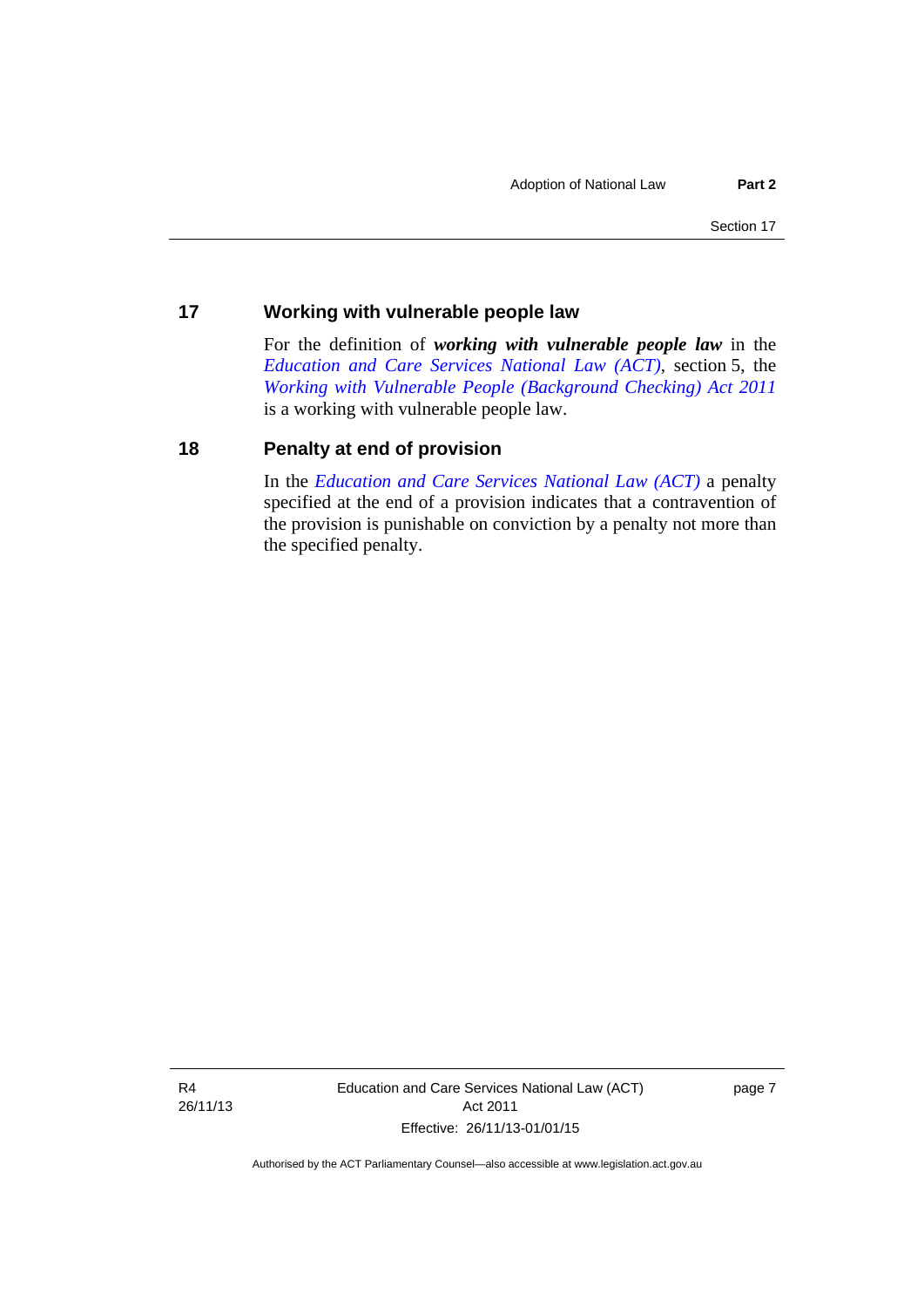#### **Part 3** Miscellaneous

Section 19

# <span id="page-11-0"></span>**Part 3 Miscellaneous**

# <span id="page-11-1"></span>**19 Regulation-making power**

The Executive may make regulations for this Act.

*Note* A regulation must be notified, and presented to the Legislative Assembly, under the [Legislation Act](http://www.legislation.act.gov.au/a/2001-14).

page 8 Education and Care Services National Law (ACT) Act 2011 Effective: 26/11/13-01/01/15

R4 26/11/13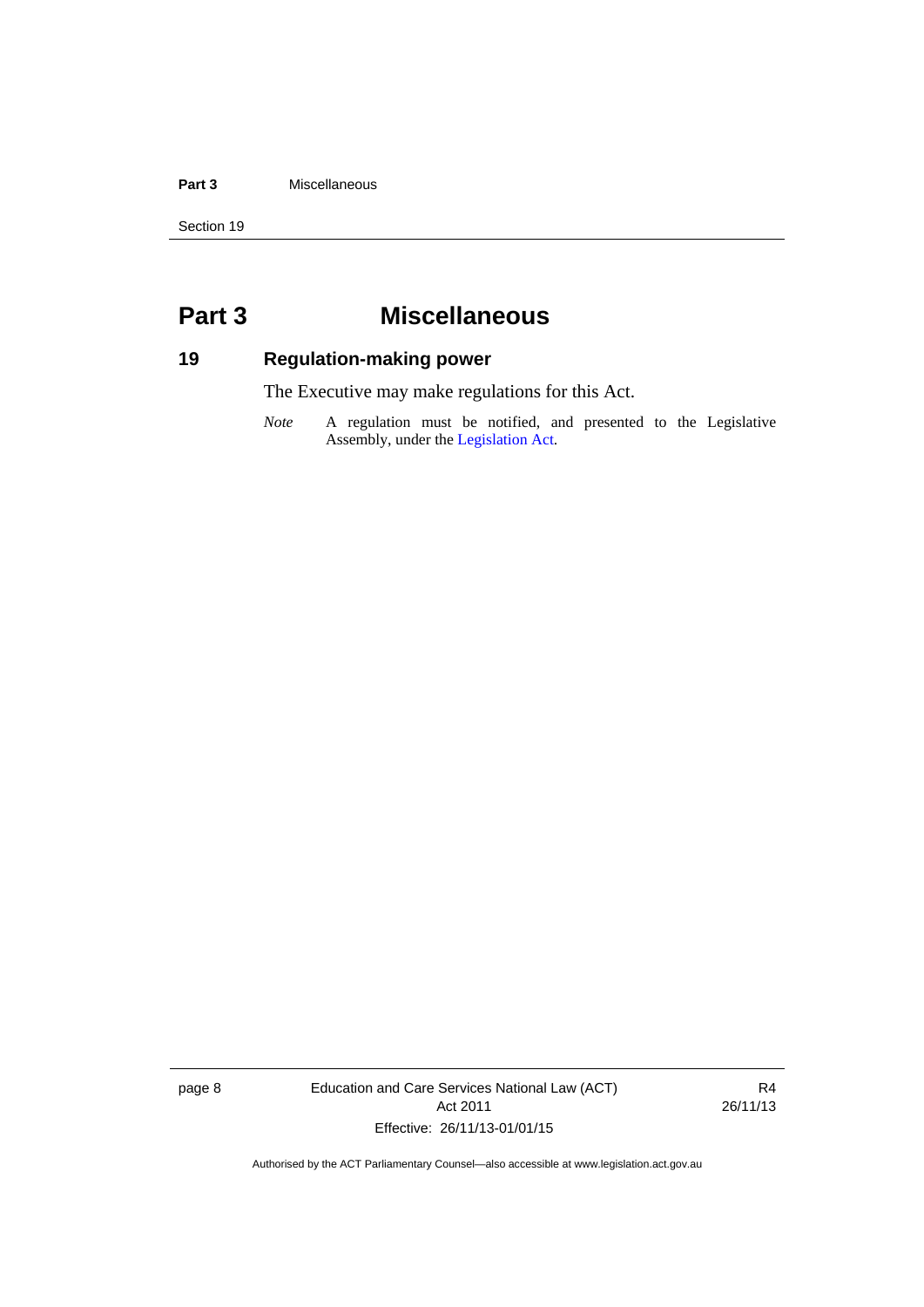# <span id="page-12-0"></span>**Part 4 Transitional**

#### <span id="page-12-1"></span>**20 Definitions—pt 4**

In this part:

*childcare services standards*—see the *[Children and Young People](http://www.legislation.act.gov.au/a/2008-19)  [Act 2008](http://www.legislation.act.gov.au/a/2008-19)*, section 887 (2) (e).

*government preschool* means a government preschool established under the *[Education Act 2004](http://www.legislation.act.gov.au/a/2004-17)*, section 20.

*licensed childcare service*—see the *[Children and Young People](http://www.legislation.act.gov.au/a/2008-19)  [Act 2008](http://www.legislation.act.gov.au/a/2008-19),* section 728*.*

#### <span id="page-12-2"></span>**21 Transitional definitions**

- (1) For the definition of *declared approved family day care service* in the *[Education and Care Services National Law \(ACT\)](http://www.legislation.act.gov.au/a/db_44782/default.asp)*, section 305, a family day care scheme that was a licensed childcare service is a declared approved family day care service.
- (2) For the definition of *declared approved provider* in the *[Education](http://www.legislation.act.gov.au/a/db_44782/default.asp)  [and Care Services National Law \(ACT\)](http://www.legislation.act.gov.au/a/db_44782/default.asp)*, section 305—
	- (a) a person who was a licensed proprietor of a licensed childcare service is a declared approved provider; and
	- (b) the director-general responsible for the administration of the *[Education Act 2004](http://www.legislation.act.gov.au/a/2004-17)* is a declared approved provider.
- (3) For the definition of *declared approved service* in the *[Education](http://www.legislation.act.gov.au/a/db_44782/default.asp)  [and Care Services National Law \(ACT\)](http://www.legislation.act.gov.au/a/db_44782/default.asp)*, section 305—
	- (a) a service that was a licensed childcare service is a declared approved service; and
	- (b) a government preschool is a declared approved service.

R4 26/11/13 page 9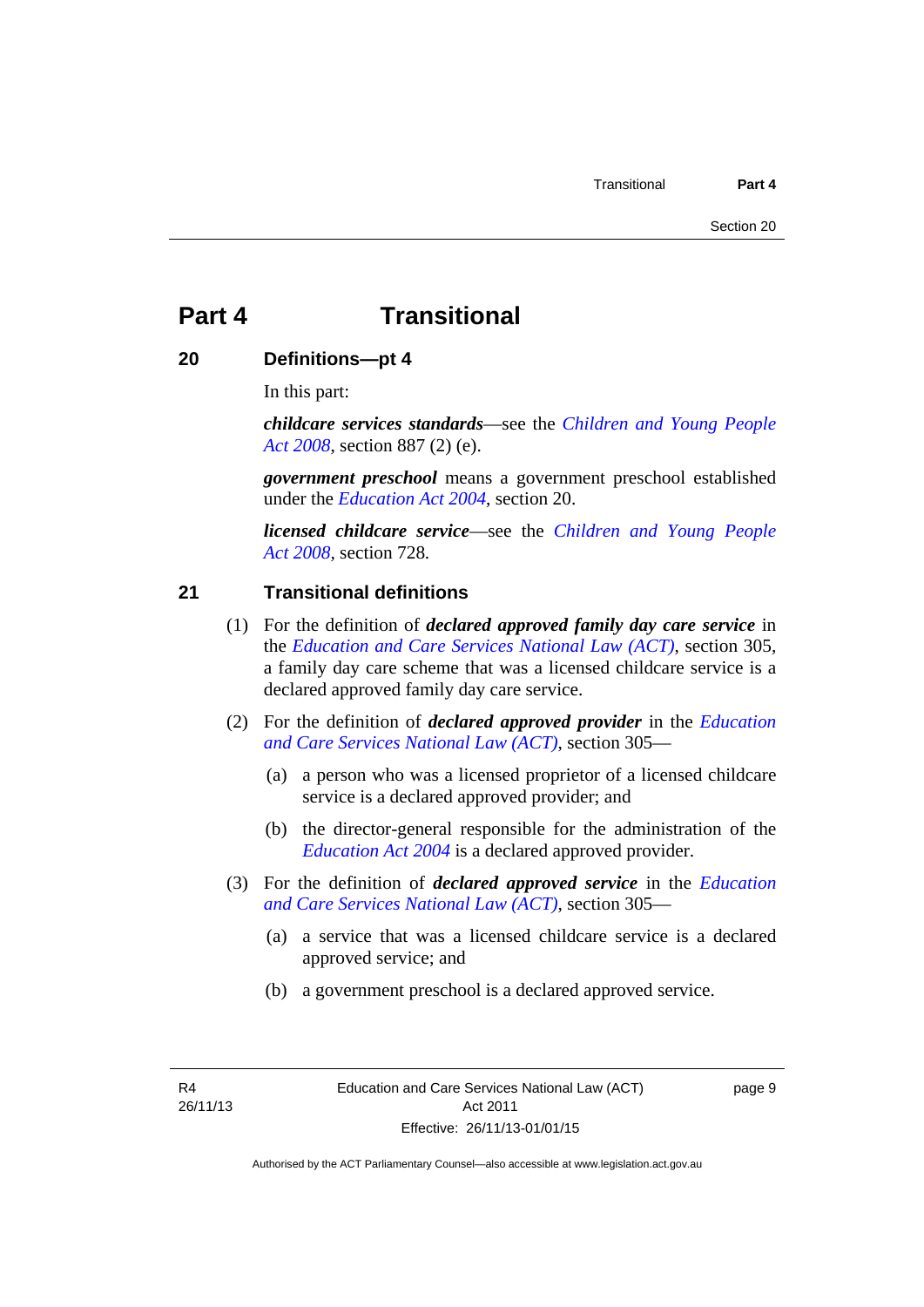- (4) For the definition of *declared certified supervisor* in the *[Education](http://www.legislation.act.gov.au/a/db_44782/default.asp)  [and Care Services National Law \(ACT\)](http://www.legislation.act.gov.au/a/db_44782/default.asp)*, section 305, a person is a declared certified supervisor if—
	- (a) the person held any of the following positions mentioned in the childcare services standards:
		- (i) qualified service director, designated qualified team leader or qualified primary contact staff member of a licensed childcare service providing centre based care;
		- (ii) qualified service director or qualified service coordinator of a licensed childcare service providing school aged care;
		- (iii) qualified staff member of the coordination unit for a licensed childcare service providing family day care;
		- (iv) qualified senior teacher or qualified teacher of a licensed childcare service operating an independent preschool; and
	- (b) the person held, or had completed the requirements for, the qualification required under the childcare services standards for the position.
- (5) For the definition of *declared compliance notice* in the *[Education](http://www.legislation.act.gov.au/a/db_44782/default.asp)  [and Care Services National Law \(ACT\)](http://www.legislation.act.gov.au/a/db_44782/default.asp)*, section 305, a compliance notice issued under the *[Children and Young People Act 2008](http://www.legislation.act.gov.au/a/2008-19)*, chapter 20, is a declared compliance notice.
- (6) For the definition of *former approval* in the *[Education and Care](http://www.legislation.act.gov.au/a/db_44782/default.asp)  [Services National Law \(ACT\)](http://www.legislation.act.gov.au/a/db_44782/default.asp)*, section 305—
	- (a) a childcare service licence issued under the *[Children and](http://www.legislation.act.gov.au/a/2008-19)  [Young People Act 2008](http://www.legislation.act.gov.au/a/2008-19)*, chapter 20, is a former approval; and
	- (b) the establishment of a government preschool under the *[Education Act 2004](http://www.legislation.act.gov.au/a/2004-17)*, section 20, is a former approval.

page 10 Education and Care Services National Law (ACT) Act 2011 Effective: 26/11/13-01/01/15

R4 26/11/13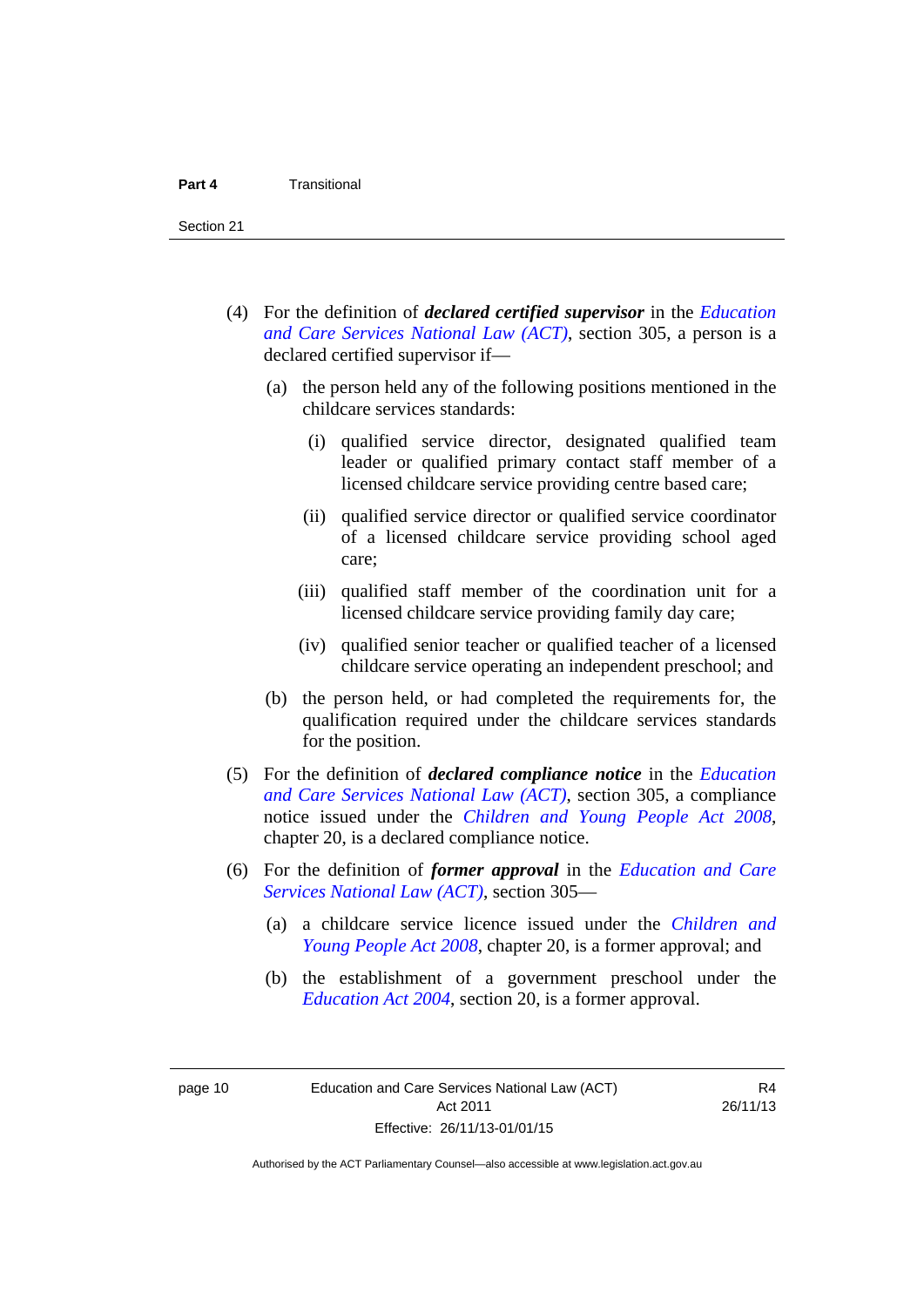# <span id="page-14-0"></span>**23 Expiry—pt 4**

This part expires 3 years after the day it commences.

R4 26/11/13 Education and Care Services National Law (ACT) Act 2011 Effective: 26/11/13-01/01/15

page 11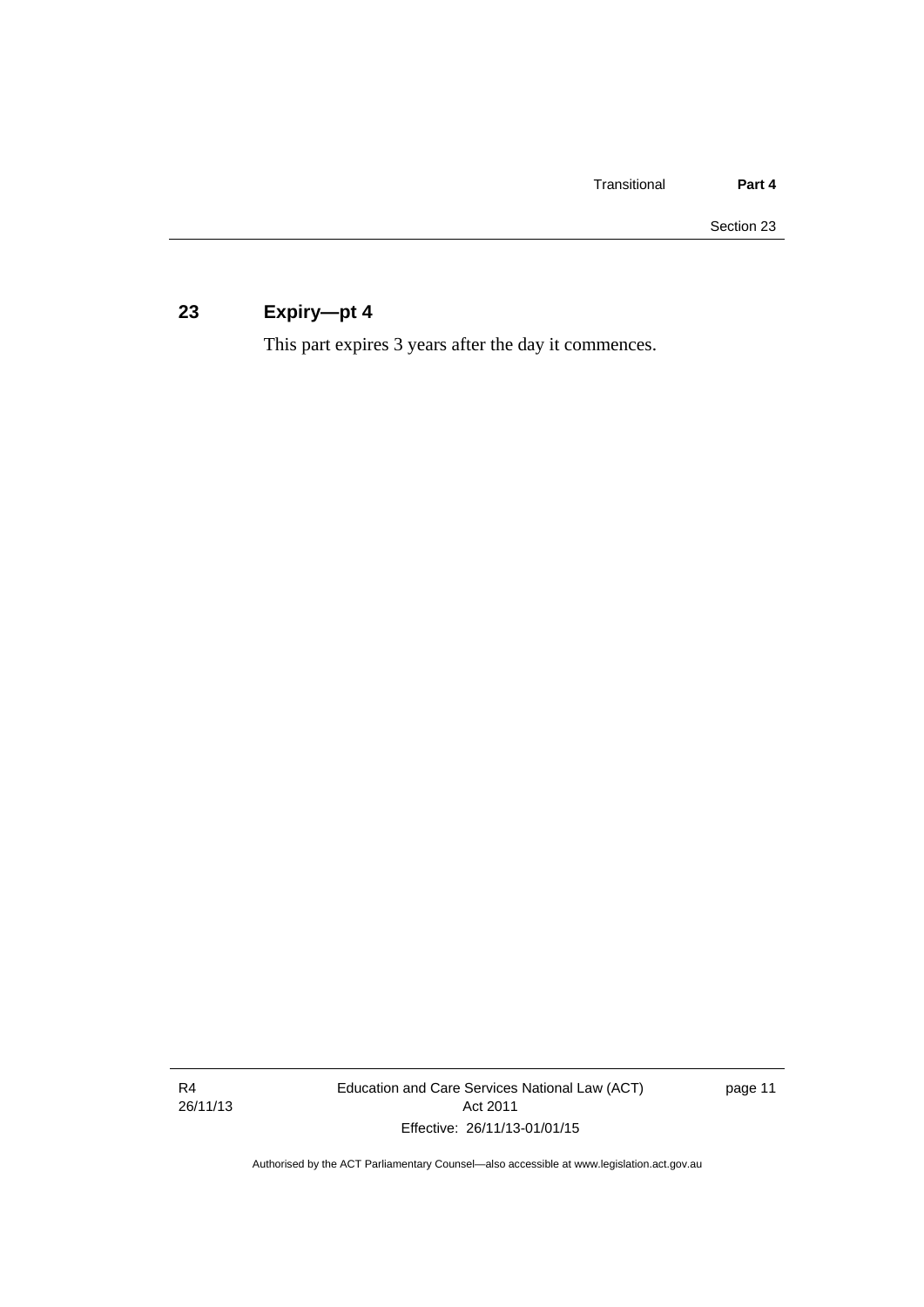**Dictionary** 

# <span id="page-15-0"></span>**Dictionary**

(see s 3)

- *Note 1* The [Legislation Act](http://www.legislation.act.gov.au/a/2001-14) contains definitions and other provisions relevant to this Act.
- *Note 2* For example, the [Legislation Act,](http://www.legislation.act.gov.au/a/2001-14) dict, pt 1, defines the following terms:
	- ACAT
	- chief executive (s 163)
	- domestic partnership (s 169 (2))
	- Magistrates Court
	- Supreme Court
	- territory law.

*Education and Care Services National Law (ACT)* means the provisions applying in this jurisdiction because of section 6.

*Victorian Act* means the *[Education and Care Services National Law](http://www.legislation.vic.gov.au/)  [Act 2010](http://www.legislation.vic.gov.au/)* (Vic).

- *Note 1* The Victorian Act is accessible at [www.legislation.vic.gov.au](http://www.legislation.vic.gov.au/).
- *Note 2* A reference to a law (including a Victorian Act) includes a reference to the law as originally made and as amended (see [Legislation Act,](http://www.legislation.act.gov.au/a/2001-14) s 102).

page 12 Education and Care Services National Law (ACT) Act 2011 Effective: 26/11/13-01/01/15

R4 26/11/13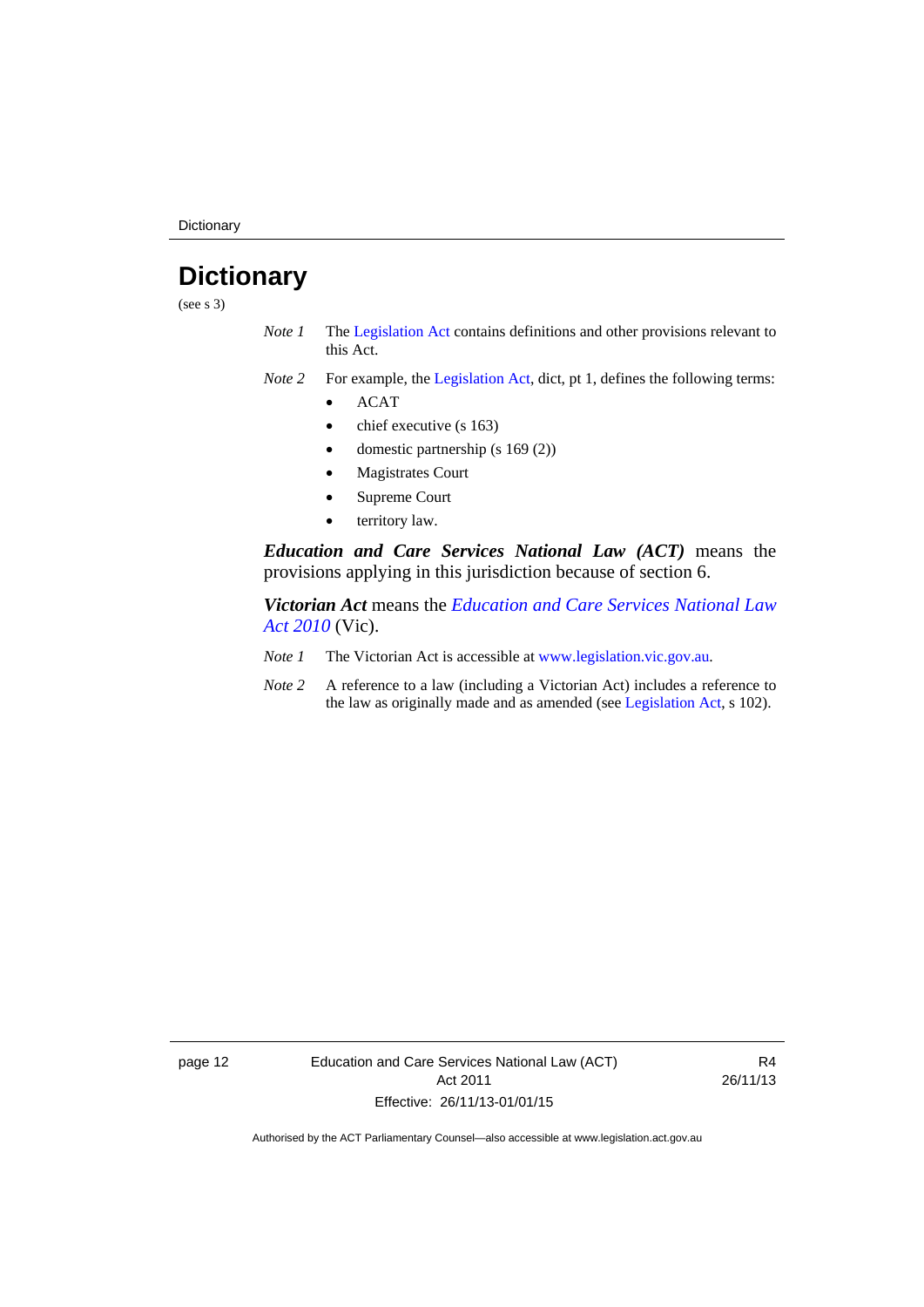#### **Endnotes**

### <span id="page-16-0"></span>**Endnotes**

#### **1 About the endnotes**

Amending and modifying laws are annotated in the legislation history and the amendment history. Current modifications are not included in the republished law but are set out in the endnotes.

Not all editorial amendments made under the *[Legislation Act 2001](http://www.legislation.act.gov.au/a/2001-14)*, part 11.3 are annotated in the amendment history. Full details of any amendments can be obtained from the Parliamentary Counsel's Office.

Uncommenced amending laws are not included in the republished law. The details of these laws are underlined in the legislation history. Uncommenced expiries are underlined in the legislation history and amendment history.

If all the provisions of the law have been renumbered, a table of renumbered provisions gives details of previous and current numbering.

The endnotes also include a table of earlier republications.

| $A = Act$<br>$AF =$ Approved form<br>$am = amended$<br>$amdt = amendment$<br>$AR = Assembly resolution$<br>$ch = chapter$<br>$CN =$ Commencement notice<br>$def = definition$<br>$DI = Disallowable instrument$<br>$dict = dictionary$<br>disallowed = disallowed by the Legislative<br>Assembly<br>$div = division$<br>$exp = expires/expired$<br>$Gaz = gazette$<br>$hdg =$ heading<br>$IA = Interpretation Act 1967$<br>$ins = inserted/added$<br>$LA =$ Legislation Act 2001<br>$LR =$ legislation register<br>$LRA =$ Legislation (Republication) Act 1996 | NI = Notifiable instrument<br>$o = order$<br>$om = omitted/repealed$<br>$ord = ordinance$<br>$orig = original$<br>par = paragraph/subparagraph<br>$pres = present$<br>$prev = previous$<br>$(\text{prev}) = \text{previously}$<br>$pt = part$<br>$r = rule/subrule$<br>$reloc = relocated$<br>$remum = renumbered$<br>$R[X]$ = Republication No<br>$RI = reissue$<br>$s = section/subsection$<br>$sch = schedule$<br>$sdiv = subdivision$<br>$SL = Subordinate$ law<br>$sub =$ substituted<br>$underlining = whole or part not commenced$ |
|-----------------------------------------------------------------------------------------------------------------------------------------------------------------------------------------------------------------------------------------------------------------------------------------------------------------------------------------------------------------------------------------------------------------------------------------------------------------------------------------------------------------------------------------------------------------|-------------------------------------------------------------------------------------------------------------------------------------------------------------------------------------------------------------------------------------------------------------------------------------------------------------------------------------------------------------------------------------------------------------------------------------------------------------------------------------------------------------------------------------------|
| $mod = modified/modification$                                                                                                                                                                                                                                                                                                                                                                                                                                                                                                                                   | or to be expired                                                                                                                                                                                                                                                                                                                                                                                                                                                                                                                          |
|                                                                                                                                                                                                                                                                                                                                                                                                                                                                                                                                                                 |                                                                                                                                                                                                                                                                                                                                                                                                                                                                                                                                           |

#### <span id="page-16-2"></span>**2 Abbreviation key**

R4 26/11/13 Education and Care Services National Law (ACT) Act 2011 Effective: 26/11/13-01/01/15

page 13

<span id="page-16-1"></span>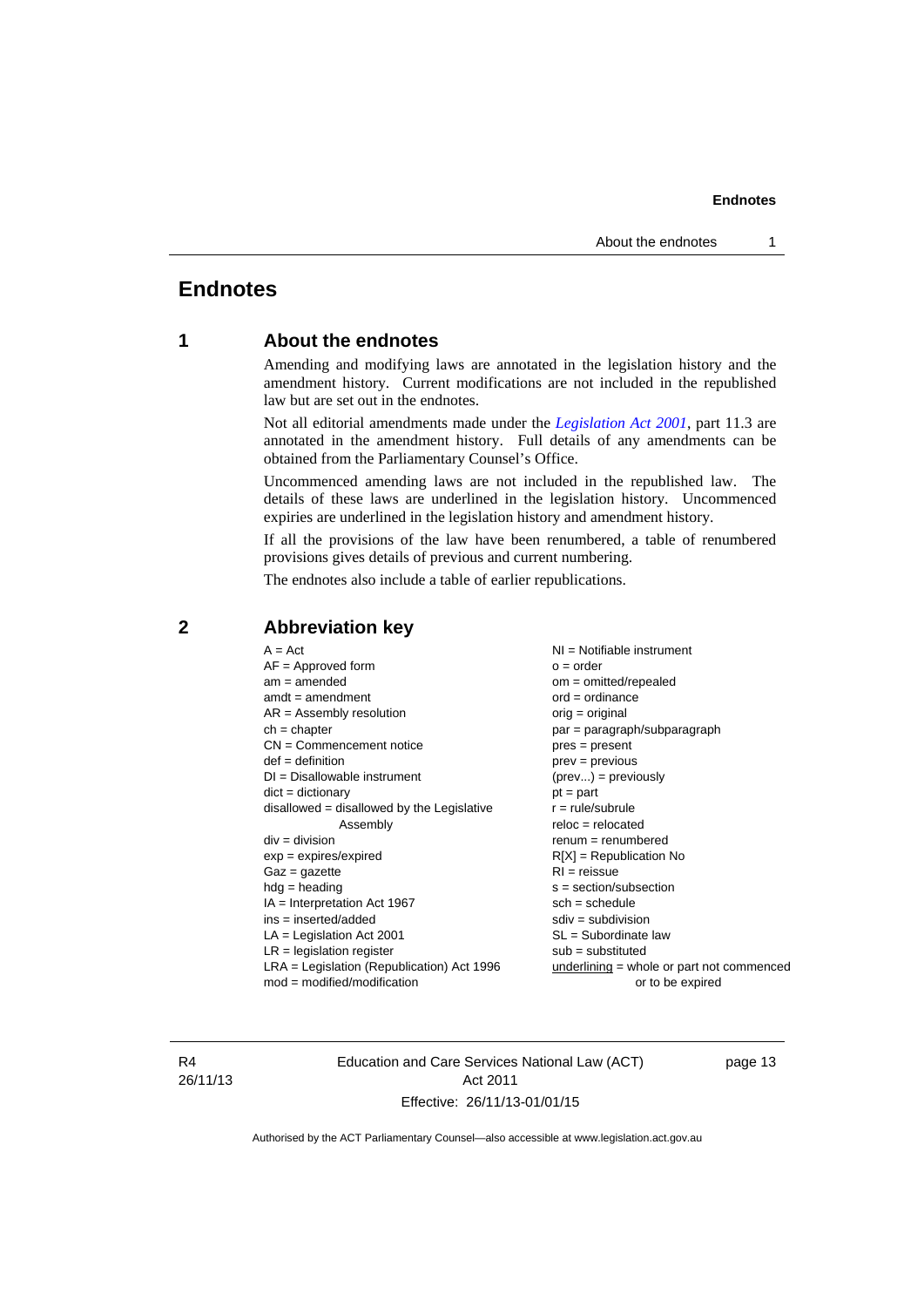#### **Endnotes**

#### <span id="page-17-0"></span>**3 Legislation history**

as amended by

#### **Education and Care Services National Law (ACT) Act 2011 A2011-42**  notified LR 3 November 2011

s 1, s 2 commenced 3 November 2011 (LA s 75 (1)) remainder commenced 1 January 2012 (s 2 and [CN2011-16\)](http://www.legislation.act.gov.au/cn/2011-16/default.asp)

# **[Statute Law Amendment Act 2013 \(No 2\)](http://www.legislation.act.gov.au/a/2013-44) A2013-44 sch 1 pt 1.1**

notified LR 11 November 2013

s 1, s 2 commenced 11 November 2013 (LA s 75 (1))

sch 1 pt 1.1 commenced 25 November 2013 (s 2)

#### **4 Amendment history**

| <b>Commencement</b>             |                                                                                                                                |  |  |
|---------------------------------|--------------------------------------------------------------------------------------------------------------------------------|--|--|
| s <sub>2</sub>                  | om LA s 89 (4)                                                                                                                 |  |  |
| s 6                             | <b>Adoption of Education and Care Services National Law</b><br>am A2013-44 amdt 1.1<br>(6), (7) exp 25 November 2013 (s 6 (7)) |  |  |
| <b>Transitional</b><br>pt 4 hdg | exp 1 January 2015 (s 23)                                                                                                      |  |  |
| Definitions-pt 4                |                                                                                                                                |  |  |
| s 20                            | exp 1 January 2015 (s 23)<br>def childcare services standards exp 1 January 2015 (s 23)                                        |  |  |
|                                 | def government preschool exp 1 January 2015 (s 23)<br>def <i>licensed childcare service</i> exp 1 January 2015 (s 23)          |  |  |
| <b>Transitional definitions</b> |                                                                                                                                |  |  |
| s 21                            | exp 1 January 2015 (s 23)                                                                                                      |  |  |
| <b>Transitional regulations</b> |                                                                                                                                |  |  |
| S <sub>22</sub>                 | exp 1 January 2013 (s 22 (4))                                                                                                  |  |  |
| Expiry-pt 4<br>s 23             | exp 1 January 2015 (s 23)                                                                                                      |  |  |

page 14 Education and Care Services National Law (ACT) Act 2011 Effective: 26/11/13-01/01/15

R4 26/11/13